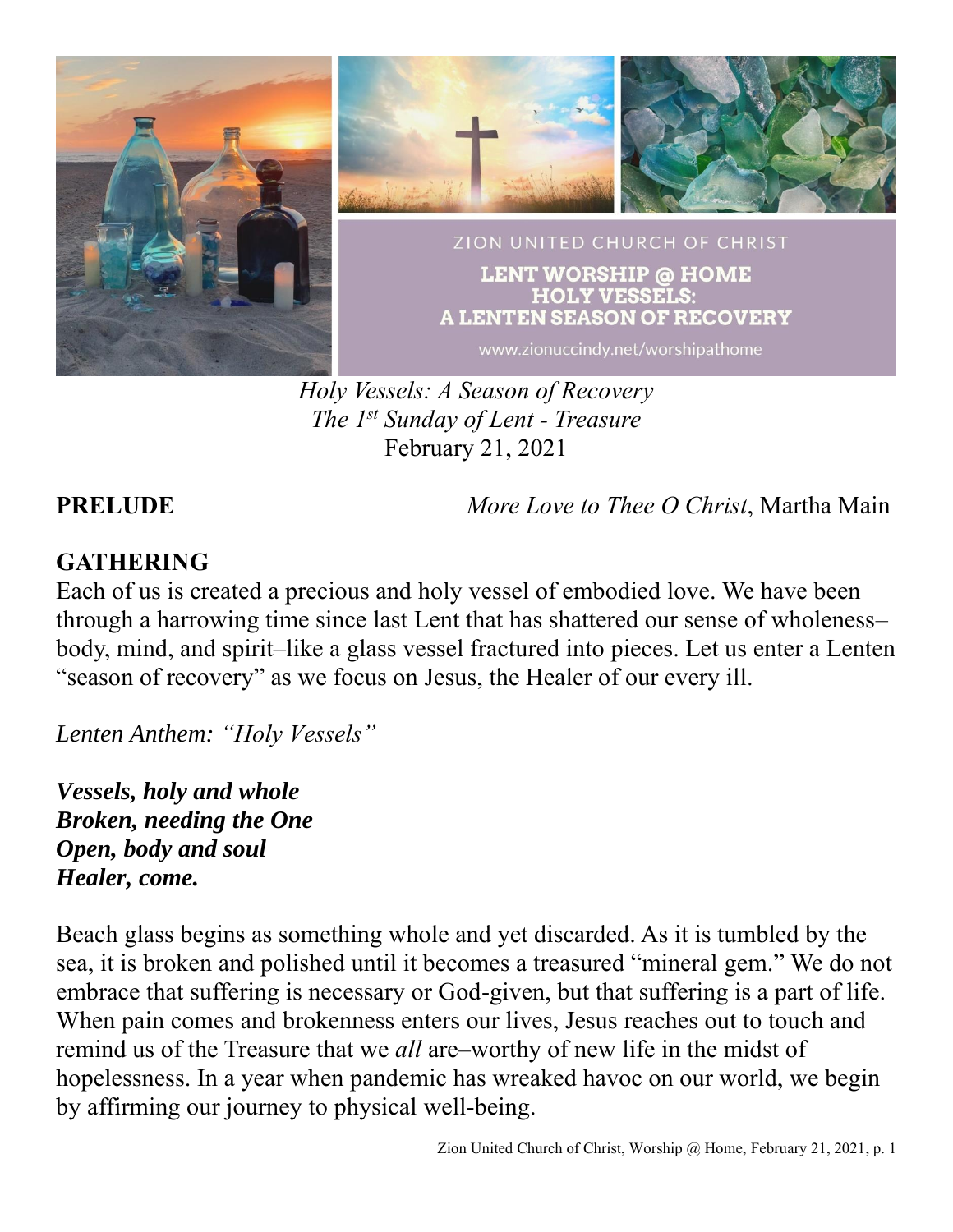*Vessels, holy and whole Broken, needing the One Open, body and soul Healer, come.*

# **CENTERING HYMN** *Beneath the Cross of Jesus,* Zion Virtual Choir

# **WE CONFESS OUR SINS TO GOD**

Lent developed into a season of intense inward reflection and confession centuries after the life of Jesus. Yet, as we will see, Jesus encouraged people to open up about their lives–to speak truth–no matter how broken. This is the beginning of compassion for ourselves and others. It is the beginning of healing. The Latin origins of the word "confess" is to "study and acknowledge." This will be a season of studying how we can be a healing presence in our community. To do this, we acknowledge our need to restore our own Holy Vessels.

Let us pray: Creator God, we are bodies fashioned by your hand in your own image, shapes and colors of diverse and immense beauty. And yet too often we have ignored the sacred nature of our physical lives. The Holy Vessels you have fashioned are tired and suffering, ravaged by months of disrupted rhythms and ailment. Our fragility has come into full view and we are frightened. We cannot fathom the proportions of loss and so we look away, sometimes even from our own needs.

Help us, Healer. Show us our strength. Forgive our inertia. Move us to move one step at a time toward greater care. In this silence, we sense and acknowledge our yearning for wholeness. *Silence…*

*Vessels, holy and whole Broken, needing the One Open, body and soul Healer, come.*

## **ASSURANCE OF GRACE**

I invite you to feel a warmth begin to arise within the core of your body. It may help to keep your eyes closed. Imagine a warm glow of light deep within you. This warm glow begins to emerge from the recesses of your inner being to fill and flood your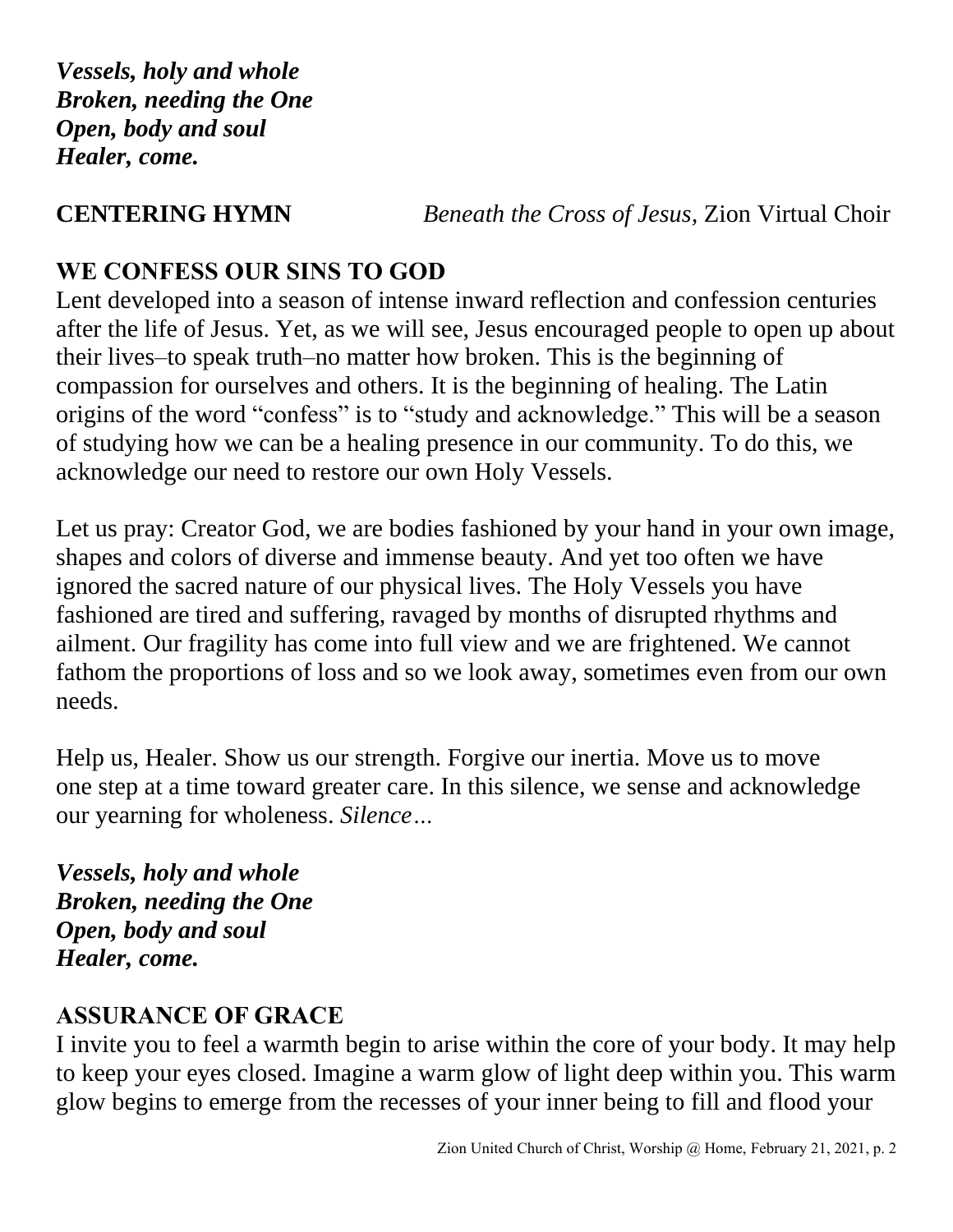whole body until your skin is glowing with it, radiating outward. You are surrounded by light. Feel this warmth wrap you as a blanket of assurance.

Know this: God's love and grace surround you…No. Matter. What. You are a precious and holy vessel right now. Christ's light is a treasure given freely. For you, for me, for all.

Take a deep breath in to let this truth fill you…and breathe out with the relief of assurance. Amen.

**HYMN** *Healer of Our Every Ill,* Martha Main

### **WE HEAR GOD'S WORD** *Matthew 8: 1-4*

When Jesus had come down from the mountain, great crowds followed him; and there was a leper who came to him and knelt before him, saying, "Lord, if you choose, you can make me clean." He stretched out his hand and touched him, saying, "I do choose. Be made clean!" Immediately his leprosy was cleansed. Then Jesus said to him, "See that you say nothing to anyone; but go, show yourself to the priest, and offer the gift that Moses commanded, as a testimony to them."

**MEDITATION** *Embodied Love, Embodied Restoration*

## **WE RESPOND TO GOD'S WORD WITH OUR GIVING**

**Invitation –** Our church's ministries are extensions of God's love and faithfulness made possible through the generous giving of our time, energy, and money. With love let us offer our gifts to God.+

**February Benevolence** – Our February Benevolence Offering will go to support Our Church's Wider Mission, one of the five offerings of the United Church of Christ. A significant portion of your donations will stay right here in our Indiana-Kentucky Conference to support to work and ministry of our wider church family. By covenantal partnership we have committed ourselves to support these joint ministry efforts, and by working together as many different congregations united by one mission, we can make an even greater impact on the world.

You can mail your offerings to our office. We check the mail regularly. Zion United Church of Christ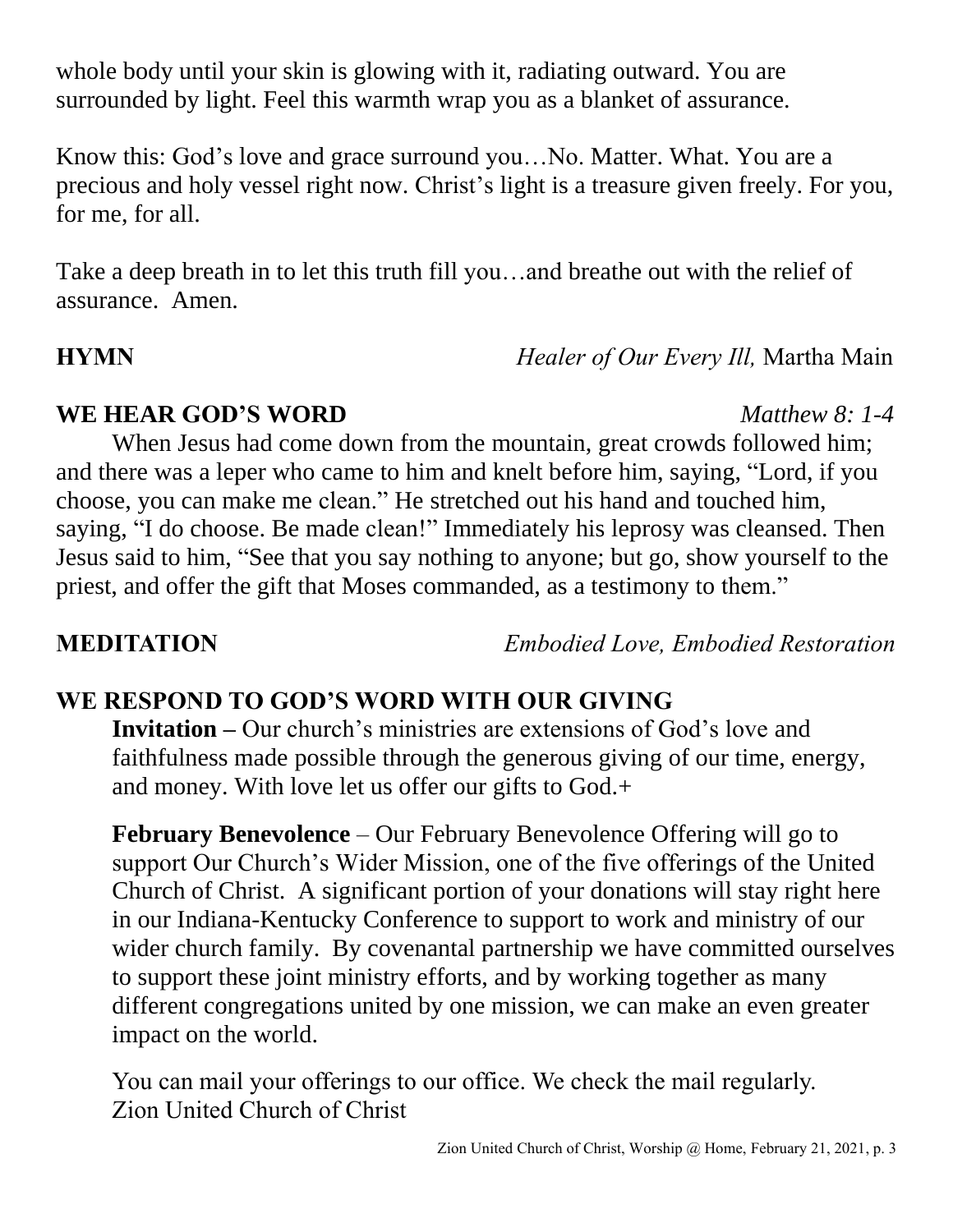8916 E. Troy Ave. Indianapolis, IN 46239

Or, you can donate through our website through our secure PayPal button at www.zionuccindy.net/donate. Please know that PayPal receives a 2.2% processing fee and a \$0.30 transaction charge. You are able to set up reoccurring, monthly payments.

**We Give Thanks** – Because you are the God who saves us, we give you these gifts. Take our lives and our gifts and use them to save our world. We put our hope in you. Amen.

### **COMMISSION**

Jesus' healing actions often get "buzz" from onlookers. Some are amazed and in awe and sing praises. Some are bewildered and wonder at this teacher. Some are disgruntled and feel threatened by the boundaries he breaks and the change he invites. We are perhaps prone to all of these at one time or another. Our own work of recovery will sometimes feel immediately refreshing and sometimes it will demand uncomfortable effort. But the rewards are great.

We are also working toward something communal in this season. How can we as a church community become a "health hub" through our ministry and mission? The needs are so great, especially now. I invite you to spend time this week exploring the possibilities for a new or renewed commitment to a contribution we can make at Zion UCC to our larger community's effort to recover from this past year. Especially, as we continue on in our visioning process, let us be open to the healing and renewing Spirit that has called us together in this common ministry and mission.

### **We Are Sent Forth with a Blessing**

*Lenten Anthem: "Holy Vessels"*

*Vessels, holy and whole Broken, needing the One Open, body and soul Healer, come.*